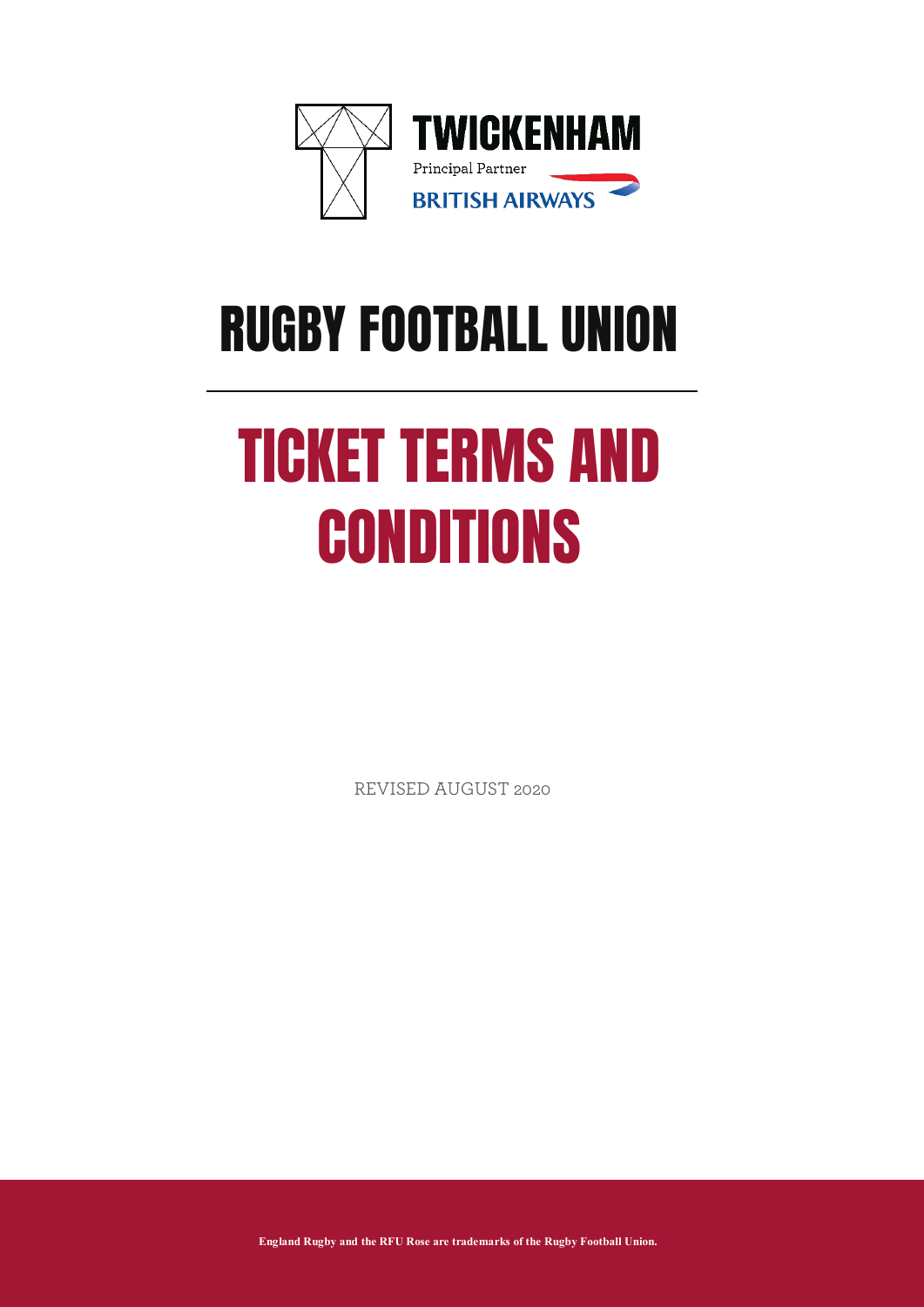# **Changes and Additions to the Ticket Terms and Conditions that Apply During COVID-19 Pandemic ("COVID Ticket Terms")**

We have had to make a number of changes and additions to our standard Ticket Terms and Conditions as a result of the COVID-19 pandemic. Our standard Ticket Terms and Conditions (clauses 1-8) follow these COVID Ticket Terms ("**Standard Ticket Terms**").

These COVID Ticket Terms apply for each Match played during the COVID-19 pandemic and/or while any measures, restrictions or requirements implemented as a result of the COVID-19 pandemic remain in place.

In addition, our Standard Ticket Terms continue to apply for all Matches as amended by these COVID Ticket Terms.

Where there are any differences or inconsistencies between these COVID Ticket Terms and our Standard Ticket Terms then these COVID Ticket Terms take precedence. They should be followed over the provisions in our Standard Ticket Terms and Conditions to the extent that they are different or conflict.

Capitalised words used in these COVID Ticket Terms have the meaning set out in clause 1 of the Standard Ticket Terms.

### A. COVID-19 Restrictions on Attendance

A.1 You **MUST NOT** attend a Match if you or anyone else in your household (including anyone in your support bubble):

A.1.1 has or develops any COVID-19 symptoms; and/or

A.1.2 are/is required to self-isolate; and/or

A.1.3 you live in an area where there is a local lockdown in place at the time of the Match; and/or

A.1.4 other restrictions are in place which mean you cannot safely travel to or from or attend the Match.

### B. Spectator Code of Conduct

B.1 In addition to complying with these COVID-19 Terms and our Standard Ticket Terms and Ground Rules, you are also required to read and comply with our Spectator Code of Conduct (available at [www.englandrugby.com/tickets\)](http://www.englandrugby.com/tickets) before purchasing, selling, transferring/allocating, being transferred/allocated, or using, Ticket(s).

B.2 Please read the Spectator Code of Conduct carefully. By purchasing, holding, selling, transferring/allocating, being transferred/allocated and/or using or attempting to use a Ticket you:

(i) certify that you have read, understood and accepted the Spectator Code of Conduct;

(ii) agree to be bound by and to comply with the Spectator Code of Conduct;

(iii) agree to bring the Spectator Code of Conduct to the attention of others as required by the Spectator Code of Conduct; and

(iv) confirm that anyone else that you purchase, sell, transfer or allocate Ticket(s) for or to, has also read and agreed to comply with the Spectator Code of Conduct.

### B.3 **Failure to comply with any of the requirements set out in the Spectator Code of**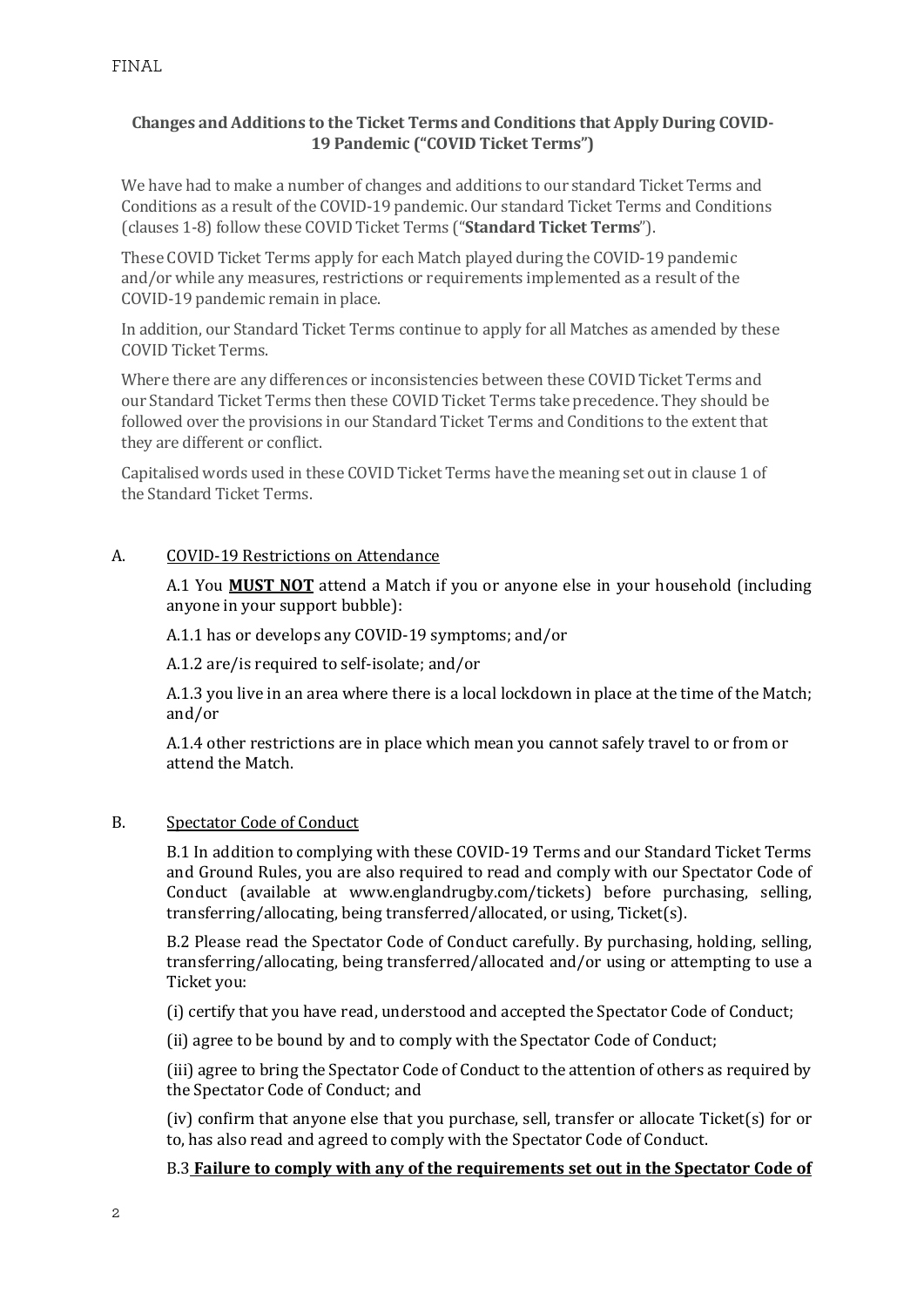# **Conduct may result in you, and all those attending the Match with you, being denied entry to the Stadium or being required to leave the Stadium without refund or compensation.**

#### C. Mobile Tickets and NHS Track and Trace

C.1 We must have the contact details of each person with a Ticket attending the Match in order to comply with NHS Track and Trace requirements.

C.2 In order to comply with NHS Track and Trace requirements and to minimise the risks of transmission of COVID-19, all Tickets will be issued digitally through the Twickenham Stadium app. You will not be allowed to enter the Stadium without a valid mobile Ticket.

C.2 Where you purchase or are allocated/transferred any Ticket(s) which are for use by other people, you must transfer a Ticket to each person who will be attending the Match as soon as possible following your purchase or receipt of the Ticket(s).

C.3 Every person attending the Match will be required to have their own mobile ticket on their own device. The only exceptions to this are for accompanied minors (those under the age of 18 where proof of age may be required) and/or for those people with a disability attending the Match with a companion. **You will not be permitted to enter the Stadium using multiple Tickets on a single mobile device.**

#### D. Additional Restrictions on the Purchase, Transfer/Allocation and Sale of Tickets

D.1 All Ticket(s) purchased in a single transaction must either be single Ticket purchases or purchased as part of a household bubble package of 2, 3, 4, 5 or 6 Tickets (each being a "**Household Bubble Ticket Package**") unless purchased as part of a group booking referenced in clause D.5 below. Household Bubble Ticket Packages are seated together (i.e. seats that are numbered consecutively next to each other) in the Stadium without any social distancing between the seats allocated, on the basis that they will only be used by people from the same household (including those in a support bubble with that household). **It is, therefore, essential that Household Bubble Ticket Packages are only purchased for use by people from the same single household (including anyone who is part of a support bubble with that household)**.

D.2 The following conditions and restrictions apply in addition to the provisions and restrictions in clause 2 of the Standard Ticket Terms, which also continue to apply to transfer/sale of Tickets.

D.2.1 Where Tickets for a Match are purchased as part of a Household Bubble Ticket Package, such Tickets must only be purchased for, transferred/allocated or sold to, or used by people who live in the **same household**. For these purposes a household includes anyone in a support bubble with another household where such persons are treated as being part of the same household in accordance with the Government guidance on social distancing. For further information on households and support bubbles please refer to [www.gov.uk.](http://www.gov.uk/)

D.2.2 You must not purchase for, allocate, transfer or sell Tickets to, or allow Tickets to be used by, people from different households (including anyone in a support bubble with the relevant household) where those Tickets were originally purchased as part of a Household Bubble Ticket Package (and are therefore seated together without any social distancing between the seats). **Doing so would be a breach of social distancing requirements.**

D.2.3 TICKETS FOR A MATCH THAT WERE ORIGINALLY PURCHASED AS PART OF A HOUSEHOLD BUBBLE TICKET PACKAGE MUST ONLY BE ALLOCATED/TRANSFERRED OR SOLD IF: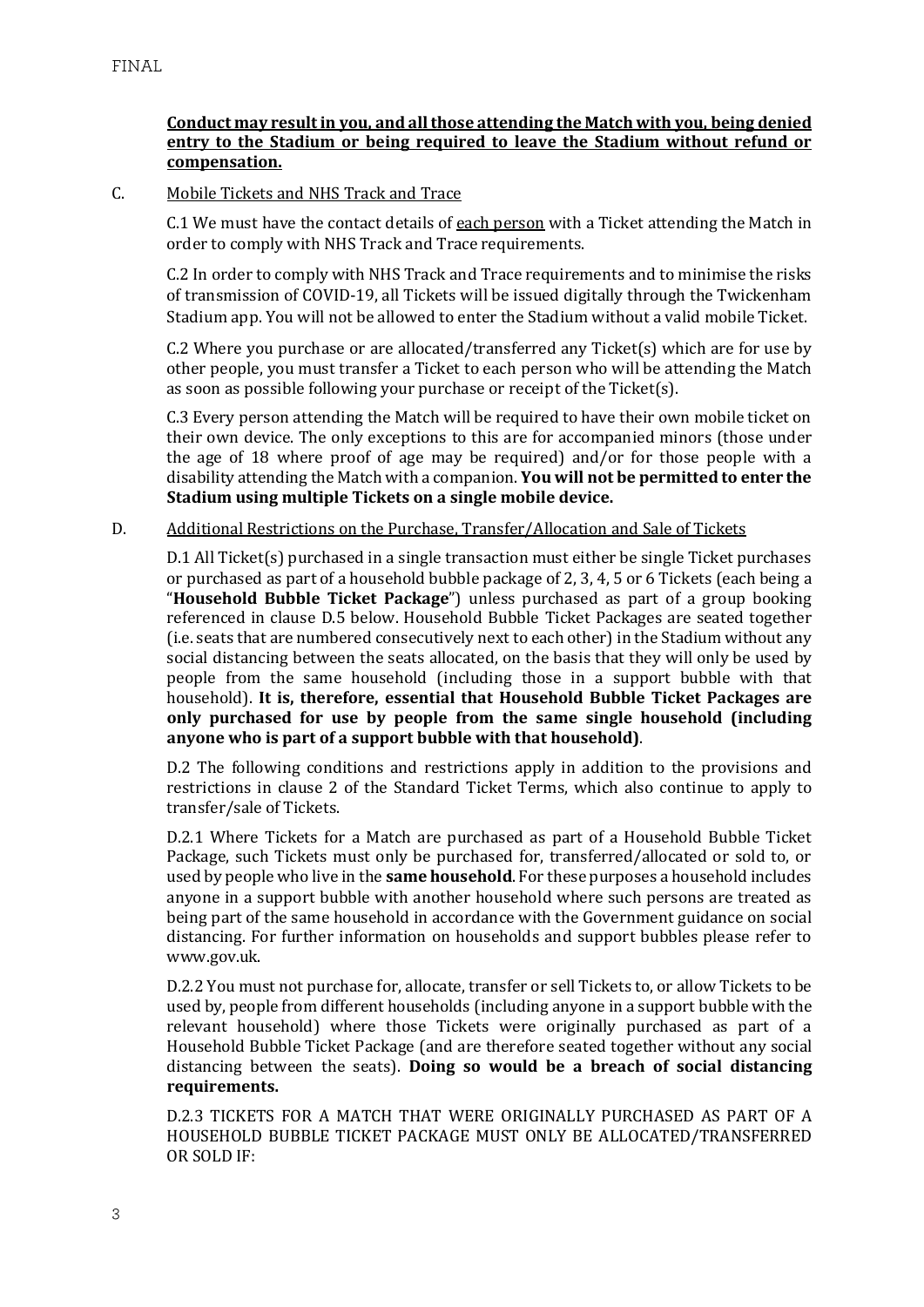- (a) ALL of the Tickets purchased as part of the original Household Bubble Ticket Package are allocated/transferred or sold. For example, if you purchased or were transferred 4 Tickets as part of a Household Bubble Ticket Package of 4 then you must allocate/transfer or sell all 4 Tickets and cannot allocate/transfer or sell 1, 2, or 3 of the relevant Tickets. **If you breach this requirement then this will result in a breach of social distancing requirements in the Stadium**; and
- (b) ALL of the Tickets are allocated/transferred or sold to another **single household** (including anyone in a support bubble with the relevant household) and not for use by individuals from different households. For example, if you purchased or were transferred 4 Tickets as part of a Household Bubble Ticket Package of 4 then all 4 Tickets must be allocated/transferred or sold to people from the same household and you must not allocate/transfer or sell such Tickets to 1,2,3 or 4 individuals who do not live together in the same house.

D.5 All Tickets purchased as part of a group booking other than as part of a Household Bubble Ticket Package, for example, as part of a hospitality package or for use in an Executive Box, will be individually allocated with the required social distance between seats on the assumption that these Tickets will not be used by people from the same household. If such booking is for people from the same household (including anyone in a support bubble with the relevant household) you must inform us of that at the time of booking otherwise the Tickets allocated will be socially distanced.

D.6 Any Ticket that is (or that we reasonably believe is intended to be) purchased, allocated, transferred, sold, used, or offered for sale or transfer, or use in breach of these COVID Ticket Terms will be void and treated as an Unlawful Ticket and all rights conferred by the Ticket will automatically cease and terminate. We may seize the Ticket and refuse admission to the Ground and/or eject from the Ground any person in possession of an Unlawful Ticket without refund or compensation. We may also bar any person in possession of an Unlawful Ticket from attending Matches or other events at the Stadium in the future.

E. Ticket Resale

E.1 The Ticket Platform can only be used to try to sell your Ticket(s) in accordance with the following provisions:

E.1.1 if you want us to try and resell your Ticket(s) on the Ticket Platform you must contact the RFU Ticket Office at help.englandrugby.com to inform us that you wish to make your Ticket(s) available for resale on the Ticket Platform. Only the original purchaser of the Ticket(s) (the person that purchased the Ticket(s) directly from us) can ask us to list the Ticket(s) for resale on the Ticket Platform. If you are not the original Ticket purchaser you will need to ask the original Ticket purchaser to contact us and you will need to transfer the relevant Ticket(s) back to the original purchaser of those Tickets for them to be listed on the Ticket Platform; and

E.1.2 where any of the Ticket(s) that you wish to sell were purchased as part of a Household Bubble Ticket Package then ALL of the Tickets that are part of that Household Bubble Ticket Package must be made available for resale on the Ticket Platform. For example, if you purchased or were transferred 4 Tickets as part of a Household Bubble Ticket Package of 4 then you must make all 4 Tickets available for resale on the Ticket Platform and cannot list 1, 2, or 3 of the relevant Tickets for resale.

E.2 Where any Ticket(s) are listed for resale on the Ticket Platform in accordance with the provisions of these COVID Ticket Terms, then we will use our reasonable efforts to try to resell the Ticket(s). Where Tickets listed for resale were originally purchased as part of a Household Bubble Ticket Package, we will only sell the Ticket(s) in the same Household Bubble Ticket Package as they were purchased. For example, if you purchased a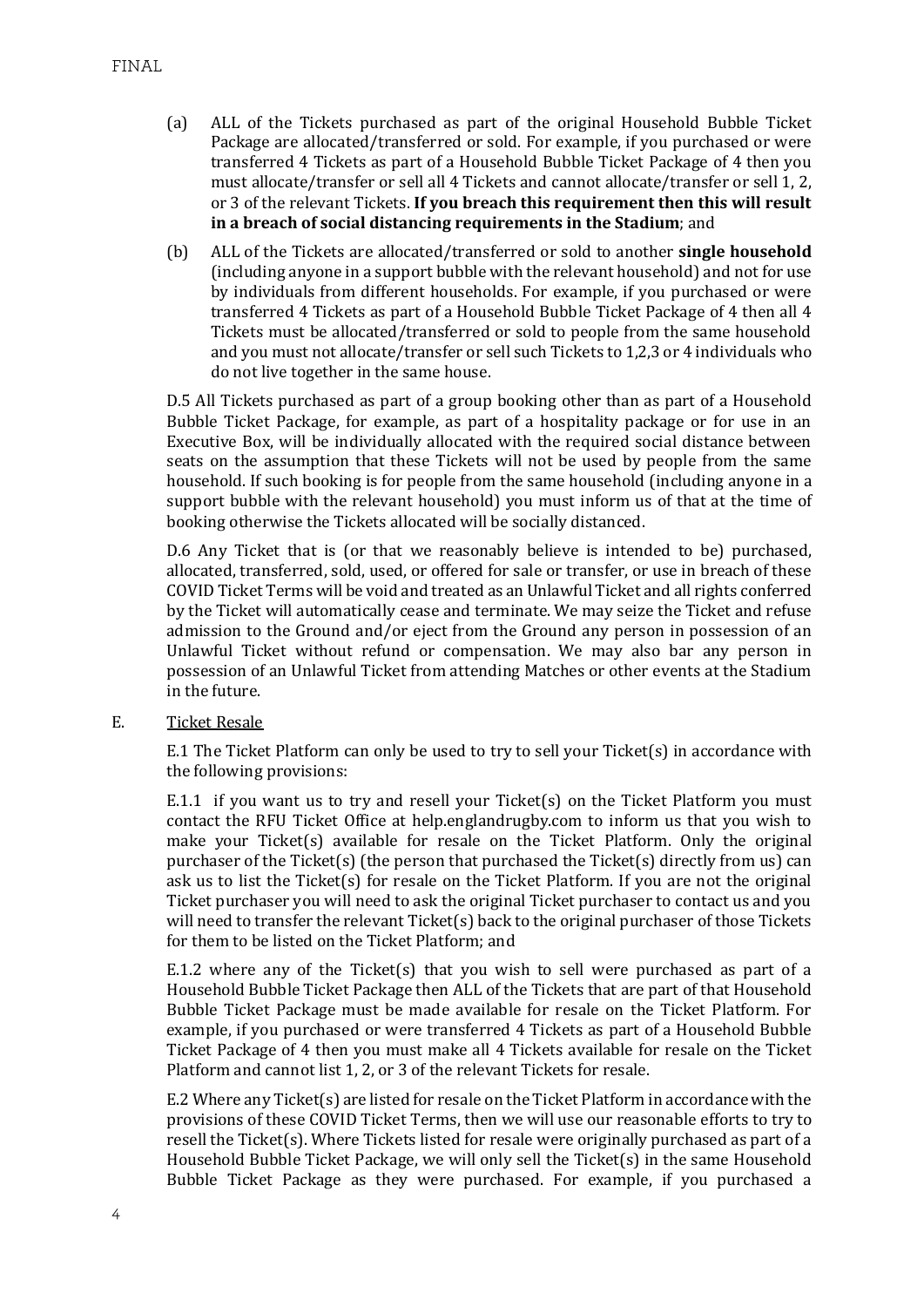Household Bubble Ticket Package of 4, we will only sell the Tickets to another person purchasing a Household Ticket Bubble Package of 4 and we will not be able to sell, 1, 2, or 3 of the Tickets.

E.3 If we are able to re-sell ALL of your Ticket(s) we will refund the original Ticket purchaser the amount paid for the relevant Ticket(s) up to the face value of such Ticket(s). If you are not the original Ticket purchaser then you must contact the original Ticket purchaser for a refund. Where your Tickets are part of a Household Bubble Ticket Package, then if we are unable to resell ALL of the Ticket(s) you purchased as part of that Household Bubble Ticket Package you will not receive a refund.

F. Refunds

F.1 The following provisions apply in addition to the provisions of clause 3.2 of the Standard Ticket Terms (Cancellation, Abandonment and Rescheduling) regarding refunds in the case of cancellation, abandonment and rescheduling of Matches.

F.2 In this clause F **"Ticket Platform"** means our official online ticket platform website at www.englandrugby.com.

F.3 If you are NOT an Eligible Entity and have purchased Ticket(s) from us or from an Eligible Entity

- (a) If a Match is played behind closed doors without spectators present and you have purchased your Ticket(s) for that Match directly from us, we will automatically refund the amount you have paid for your Ticket(s) (up to a maximum of the face value of the Ticket(s)) to the debit/credit card you used to make the original Ticket purchase. We will do this within 30 days of the date on which the announcement that the Match will be played behind closed doors without spectators present is made and you do not need to contact us to receive a refund. If you have purchased your Ticket(s) from an Eligible Entity, you must contact that Eligible Entity to obtain your refund.
- (b) If we have sold Tickets for a Match and the requirements regarding social distancing mean that we are unable to honour all of the Tickets purchased for that Match (for example, if we are required to increase the distance between different households or if additional restrictions are introduced which mean we are unable to have as many spectators at the Match as originally anticipated when the Tickets were sold) then we reserve the right to cancel all or some of the Tickets for the Match. We will determine which Tickets to cancel at our discretion. If we cancel all or any of your Ticket(s) in accordance with this provision then, if you have purchased your Ticket(s) for the Match directly from us, we will automatically refund you for all Ticket(s) that we have cancelled in full (including any booking fees where applicable) to the debit/credit card you used to make the original Ticket purchase and you do not need to contact us to receive a refund. We will do this within 30 days of the cancellation of your Ticket(s). If you have purchased your Ticket(s) from an Eligible Entity, you must contact that Eligible Entity to obtain your refund.
- (c) If a Match you have purchased Ticket(s) for is played with spectators present but you are unable to attend the Match **because you live in an area which is subject to a local lockdown on the date that the Match is scheduled to be played** then, where you have purchased your Ticket(s) for the Match directly from us, then if you contact us at help.englandrugby.com as soon as possible **in advance** of the date that the Match is due to be played to request a refund we will cancel your Ticket(s) and refund the amount you have paid for your Ticket(s) (up to a maximum of the face value of the Ticket(s)) to the debit/credit card you used to make the original Ticket purchase within 30 days of you contacting us to request a refund. If you have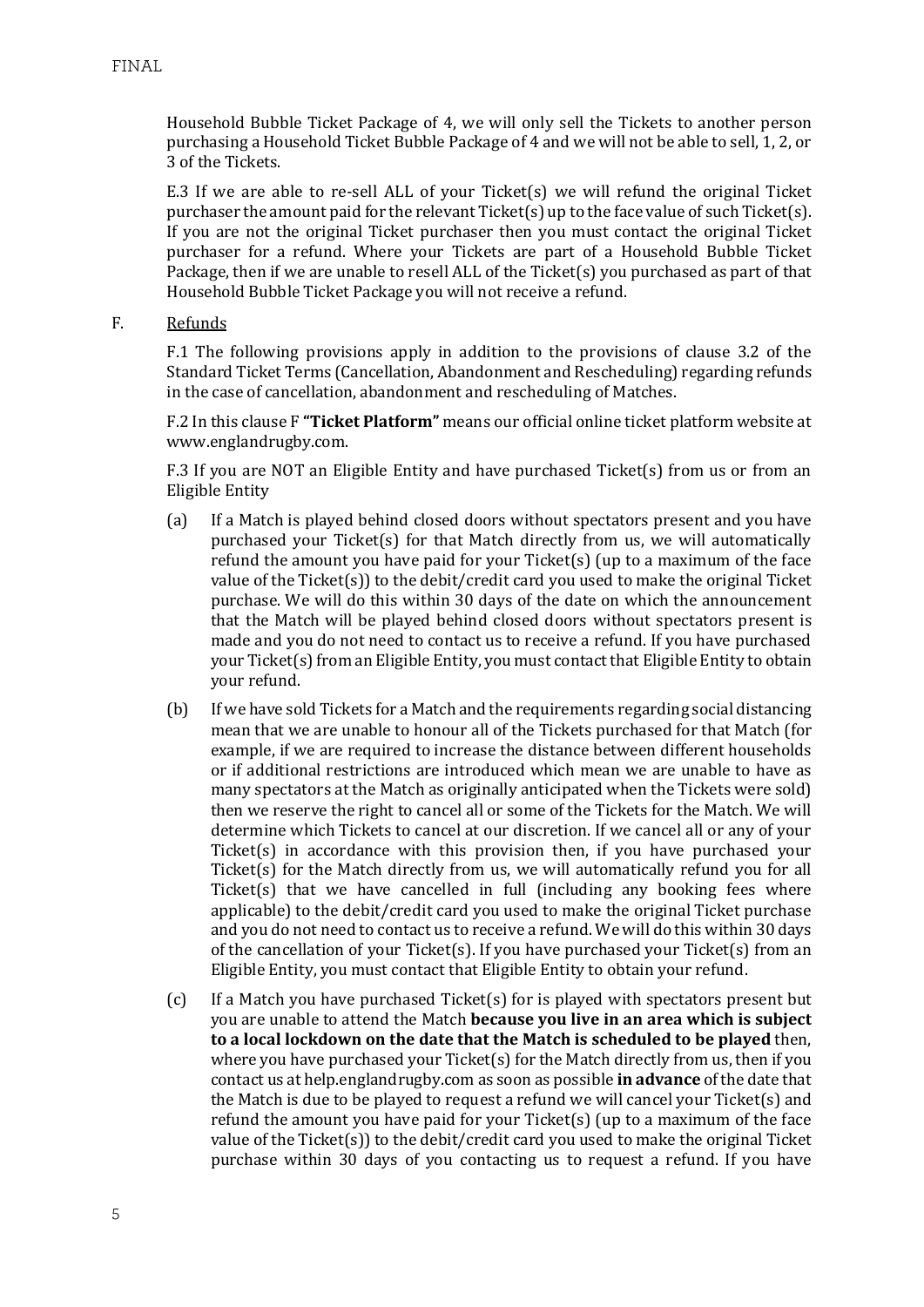purchased your Ticket(s) from an Eligible Entity, you must contact that Eligible Entity.

F.4 If you are an Eligible Entity:

- (a) If a Match is played behind closed doors without spectators present we will automatically refund the amount you have paid for any Ticket(s) you have purchased from us (up to a maximum of the face value of the Ticket(s)) to the debit/credit card you used to make the original Ticket purchase. We will do this within 30 days of the date on which the announcement that the Match will be played behind closed doors without spectators present is made and you do not need to contact us to receive a refund. Within 7 days of receiving such refund you must provide each Transferee to whom you had sold Ticket(s) for such Match with a full refund of the price that such Transferee paid you for those Ticket(s).
- (b) If we have sold Tickets for a Match and the requirements regarding social distancing mean that we are unable to honour all of the Tickets purchased for that Match (for example, if we are required to increase the distance between different households or if additional restrictions are introduced which mean we are unable to have as many spectators at the Match as originally anticipated when the Tickets were sold) then we reserve the right to cancel all or some of the Tickets for the Match. We will determine which Tickets to cancel at our discretion. If we cancel all or any of your Ticket(s) in accordance with this provision then, we will automatically refund you for all Ticket(s) that we have cancelled in full (including any booking fees where applicable) to the debit/credit card you used to make the original Ticket purchase and you do not need to contact us to receive a refund. We will do this within 30 days of the cancellation of your Ticket(s). Within 7 days of receiving such refund you must provide each Transferee to whom you had sold Ticket(s) for such Match that have been cancelled with a full refund of the price that such Transferee paid you for those Ticket(s).
- (c) If a Match you have purchased Ticket(s) for is played with spectators present but you are located in an area which is subject to a local lockdown on the date that the Match is scheduled to be played then, where you are unable to transfer/sell your Ticket(s) for the Match in accordance with our Standard Ticket Terms and these COVID Ticket Terms as a result of such local lockdown, if you contact us at help.englandrugby.com as soon as possible **in advance** of the date that the Match is due to be played to request a refund, we will cancel your Ticket(s) and refund the amount you have paid for your Ticket(s) (up to a maximum of the face value of the Ticket $(s)$ ) to the debit/credit card you used to make the original Ticket purchase within 30 days of you contacting us to request a refund. Within 7 days of receiving such refund you must provide each Transferee to whom you had sold Ticket(s) for such Match with a full refund of the price that such Transferee paid you for those Ticket(s).

#### G. Changes to these COVID Ticket Terms

It may be necessary for us to make changes to these COVID Ticket Terms or to our Spectator Code of Conduct, including at short notice. Wherever possible we will provide you with as much advance notice of any changes as possible on our website at [www.englandrugby.com.](http://www.englandrugby.com/) **Given the nature of the COVID-19 pandemic, we will require you to comply with any changes that we make in accordance with this provision whether your Tickets were purchased before or after such change is made. If you cannot comply with any updated version of these COVID Ticket Terms or our Spectator Code of Conduct you must not make a purchase of a Ticket(s) or, if already purchased and you cannot comply with the Spectator Code of Conduct, you must not attend the Match.**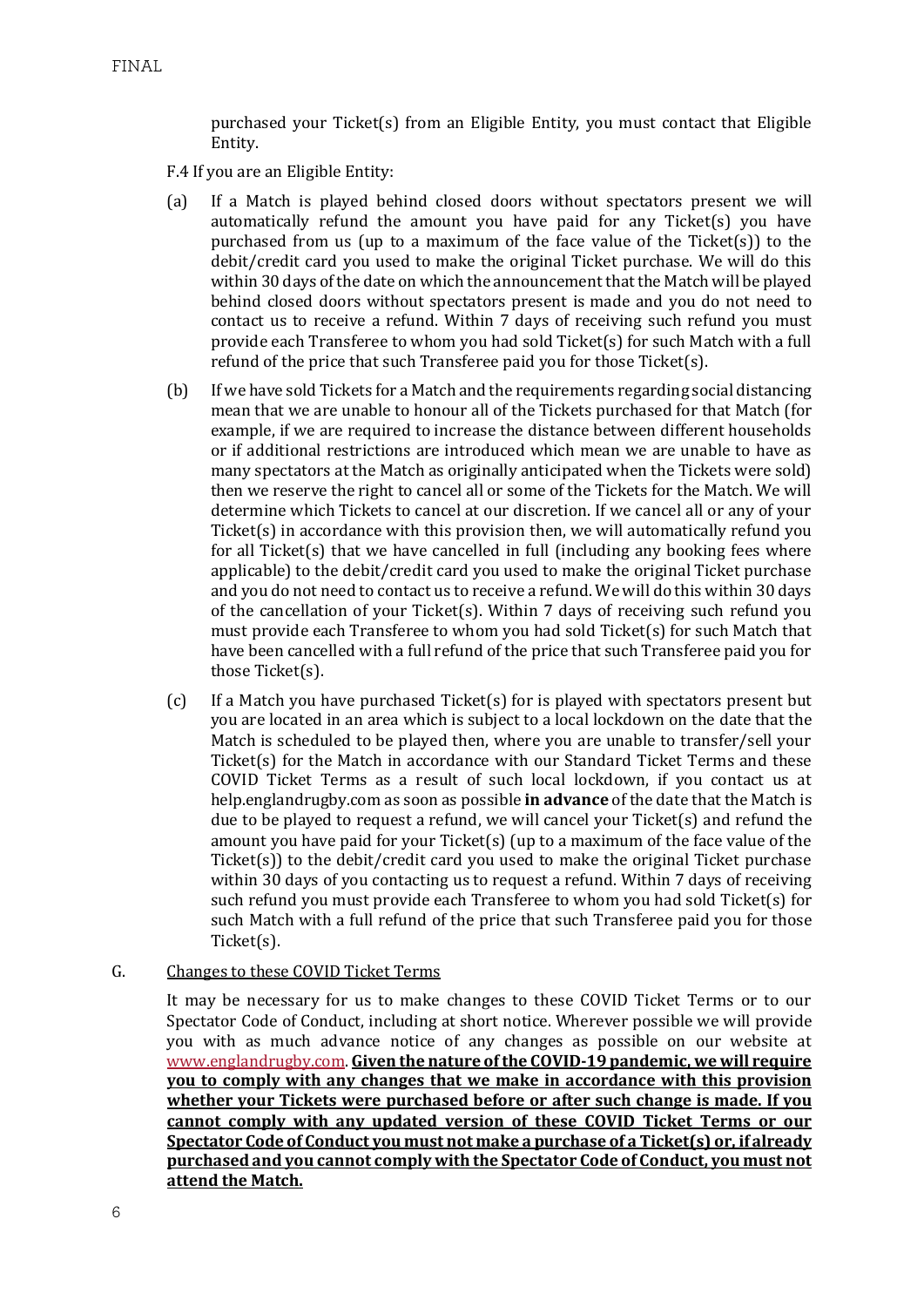#### **Standard Ticket Terms**

**PLEASE REFER TO SECTION 2 REGARDING TRANSFER OF TICKETS. TICKETS PURCHASED OR OBTAINED IN BREACH OF THIS SECTION WILL BE VOID AND MAY BE SEIZED OR CANCELLED WITHOUT REFUND OR COMPENSATION.**

#### **1. INTRODUCTION**

- 1.1 In these terms and conditions ("**Terms**"):
	- 1.1.1 "**RFU**", "**we**", "**us**", "**our**" means the Rugby Football Union, a society registered under the Co-operative and Community Benefits Society Act 2014 (register number IP27981R) whose registered office is Rugby House, Twickenham Stadium, 200 Whitton Road, Twickenham, TW2 7BA; and
	- 1.1.2 "**you**", "**your**" means the individual or entity that purchases, holds, transfers and/or uses Ticket(s) (as applicable).
- 1.2 These Terms constitute the legal terms and conditions that apply to the purchase, transfer, sale and/or use of any Ticket(s). These Terms should be read in conjunction with our Ground Rules (available at www.englandrugby.com/tickets) that apply to all persons who enter the Ground.
- 1.3 Please read these Terms carefully. By purchasing, holding and/or using or attempting to use a Ticket you: (i) certify that you have read, understood and accepted these Terms and the Ground Rules; (ii) agree to be bound by and to comply with these Terms and the Ground Rules; and (iii) agree to bring these Terms and the Ground Rules to the attention of others as required by these Terms.
- 1.4 You should print a copy of these Terms and the Ground Rules or save them for future reference. These Terms and the Ground Rules are available only in English.
- 1.5 We may amend these Terms and the Ground Rules from time to time as set out in Sectio[n 7.3](#page-15-0) and any changes will apply to Ticket(s) that are purchased or acquired after the date of the amendment. Please check these Terms and Ground Rules every time you wish to purchase or acquire any Ticket to ensure you understand the terms and rules that apply at that time.
- 1.6 These Terms may be printed in an abbreviated form on each Ticket. In the case of any conflict or ambiguity between these Terms and the abbreviated form printed on a Ticket, these Terms shall prevail.
- 1.7 These Terms are in addition to any terms and conditions which apply to Tickets purchased under a debenture.
- 1.8 In these Terms:
	- 1.8.1 **"Club**" means a rugby union club that is eligible to apply to us for Ticket(s);
	- 1.8.2 "**Constituent Body**" means an association or combination of clubs, schools or universities so designated in accordance with the RFU Rules;
	- 1.8.3 "**Consumer**" means an individual applying for and/or using Ticket(s) **for purposes that are wholly or mainly outside** that individual's trade, business, craft or profession;
	- 1.8.4 "**Eligible Entity**" means any Club, Constituent Body, Referee Society, school, overseas union, RFU Sponsor that is eligible to apply to us for Ticket(s) and such other persons as we may specify as 'Eligible Entities' for the purposes of these Terms from time to time;
	- 1.8.5 "**Eligible Individual**" means a debenture holder, privilege member, past president, present or past international Team player, RFU Council member,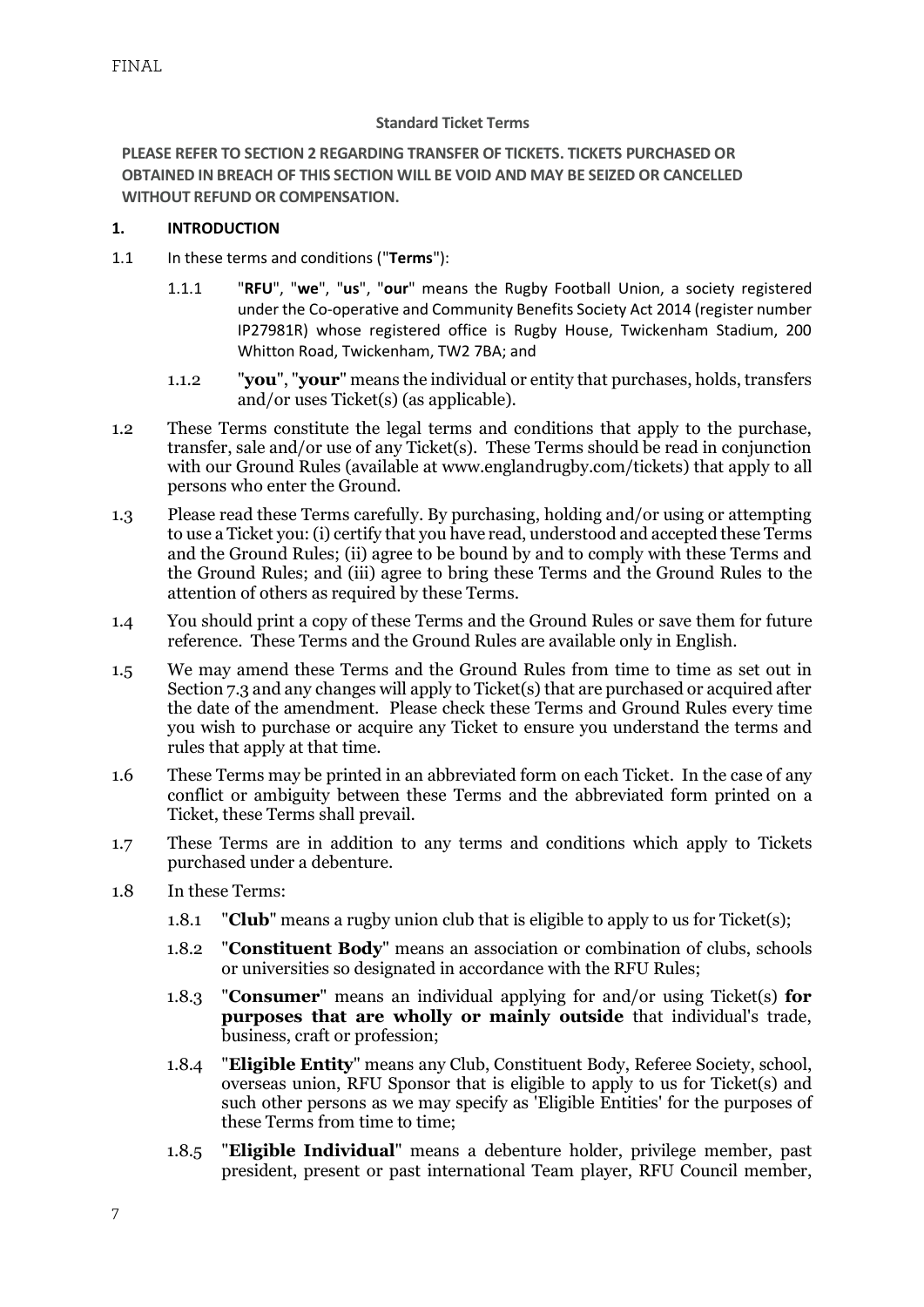officer or employee, steward and/or member of the press each as defined by us from time to time and such other persons as we may specify as 'Eligible Individuals' for the purposes of these Terms from time to time;

- 1.8.6 "**Ground**" means the Stadium, the car parks operated by us at the Stadium and any other property owned or controlled by us in the vicinity of the Stadium;
- 1.8.7 "**Match**" means an international rugby union match in which the Team competes, and other matches or tournaments owned or controlled by the RFU in each case that is held at the Stadium;
- 1.8.8 "**Material**" means any audio, visual or audio-visual material or any information or data of any nature;
- 1.8.9 "**Member**" means an individual who is a bona fide member or officer of a Club, Constituent Body or Referee Society and has been appointed as such in accordance with the constitution of the relevant Club, Constituent Body or Referee Society, not less than 2 weeks prior to purchase or receipt of Ticket(s);
- 1.8.10 "**Overseas Union**" means a rugby union in membership with World Rugby other than the RFU;
- 1.8.11 "**Package**" means the supply of Ticket(s) packaged in conjunction with any additional benefits including car parking, accommodation, food, drink, travel or any vouchers or other means of obtaining such additional benefits;
- 1.8.12 "**Referee Society**" means a society of RFU-sanctioned referees that is officially recognised by us;
- 1.8.13 "**Restricted Person**" means: (i) a ticketing or hospitality company; (ii) anyone supplying or offering to supply, either themselves or through a third party, catering or hospitality facilities for Ticket holders on the date of a Match; (iii) anyone who resells Ticket(s) other than as permitted under these Terms; or (iv) an officer or agent of any of the foregoing;
- 1.8.14 "**RFU Sponsor**" means an official sponsor of the RFU;
- 1.8.15 "**Season**" means a rugby union season typically commencing on or about 1 September of one year and concluding on or about 31 May in the following year;
- 1.8.16 "**Sponsor**" means a person or entity who either: (i) during a period of not less than 2 months before receipt or purchase of Ticket(s), sponsors or enters into an agreement to sponsor a Club, Constituent Body, Referee Society or school for at least a complete Season and receives a benefit from such Club, Constituent Body, Referee Society or school (other than membership, Ticket(s) and/or the use of the title of sponsor) in return for such sponsorship; or (ii) in respect of whom a Club, Constituent Body, Referee Society or school (as applicable) has obtained our prior written approval to permit such person or entity to purchase Ticket(s) as a Sponsor. In the case of any dispute as to whether a person or entity is a Sponsor, the decision of the RFU shall be final and binding;
- 1.8.17 "**Stadium**" means Twickenham Stadium, 200 Whitton Road, Twickenham TW2 7BA (including its outer concourses);
- 1.8.18 "**Team**" means the England men's senior international XV-a-side rugby union team;
- 1.8.19 "**Ticket**" means any ticket to a Match;
- 1.8.20 "**Ticket Exchange**" means our official online ticket exchange website at [www.englandrugby.com;](http://www.englandrugby.com/)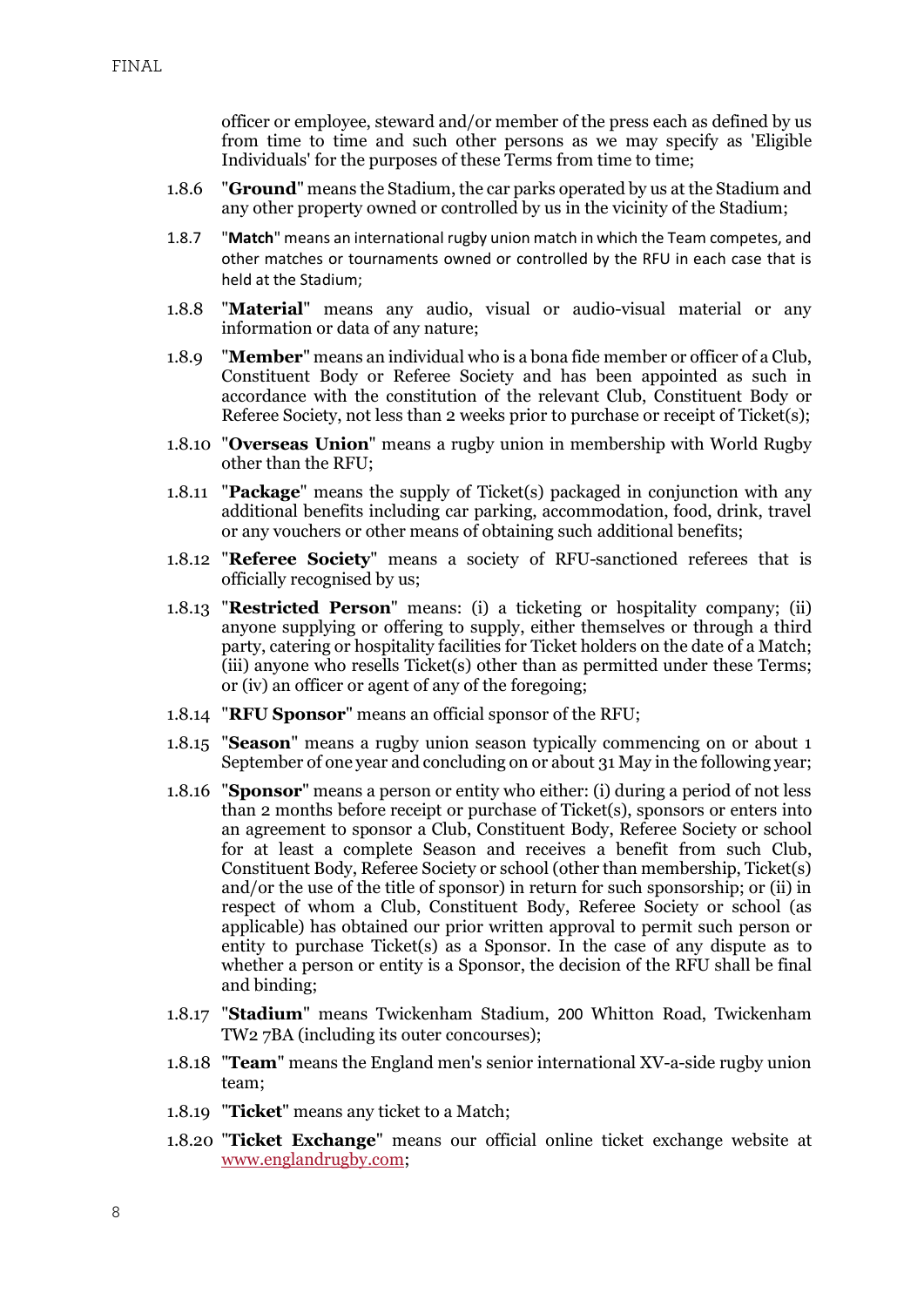- 1.8.21 "**Transferee**" means a person or entity to which Ticket(s) may be sold or transferred as specified in Section 2.3;
- 1.8.22 "**Transferor**" each person or entity that transfers or sells Ticket(s);
- 1.8.23 "**Unlawful Ticket**" means any Ticket that is offered for transfer or sale and/or acquired or used in breach of any provision of these Terms;
- 1.8.24 "**Website**" means the official RFU website, located at [www.englandrugby.com;](http://www.englandrugby.com/)
- 1.8.25 any reference to a Section is to the relevant section of these Terms;
- 1.8.26 Section headings are included for convenience only and do not affect the interpretation of these Terms;
- 1.8.27 use of the singular includes the plural and vice versa, and reference to one gender is a reference to all genders;
- 1.8.28 any references to a "**person**" or "**entity**" includes any individual, firm, company or other body corporate, government, state or agency of a state, local or municipal authority or government body or any joint venture, association or partnership (whether or not having separate legal personality);
- 1.8.29 any reference to a statute, statutory provision, subordinate legislation, code or guideline ("**legislation**") is a reference to such legislation as amended and in force from time to time and to any legislation that re-enacts or consolidates (with or without modification) any such legislation;
- 1.8.30 any phrase introduced by the terms "**including**", "**include**", "**in particular**" or any similar expression shall be construed as illustrative and shall not limit the sense of the words preceding those terms; and
- **1.8.31** "**in writing**" includes by email unless otherwise indicated.

### **2. TRANSFER/SALE OF TICKET(S)**

2.1 Prohibition on transfers or sales in breach of these Terms

TICKET(S) MAY BE TRANSFERRED OR SOLD OR OFFERED FOR SALE OR TRANSFER ONLY IN ACCORDANCE WITH THESE TERMS. Any Ticket that is (or that we reasonably believe is intended to be) transferred or sold, or offered for sale or transfer, in breach of these Terms will be void and treated as an Unlawful Ticket and all rights conferred by the Ticket will automatically cease and terminate. We may seize the Ticket and refuse admission to the Ground and/or eject from the Ground any person in possession of an Unlawful Ticket without refund or compensation. We may also bar any person in possession of an Unlawful Ticket from attending Matches or other events at the Stadium in the future.

#### 2.2 Right to publicise the names of persons/entities transferring or selling Ticket(s) in breach of these Terms

We reserve the right to publicise the names of any person or entity that transfers or sells, or offers to transfer or sell, any Ticket(s) in breach of these Terms and by purchasing or acquiring Ticket(s) you consent to us:

- 2.2.1 publicising your name in any and all media;
- 2.2.2 sharing your name and other personal data with law enforcement and other government agencies; and
- 2.2.3 sharing your name and other personal data with other sellers of tickets in order to monitor and prevent unauthorised sales of tickets,

in the event that you transfer or sell or offer to transfer or sell Ticket(s) or otherwise deal with Ticket(s) in breach of these Terms.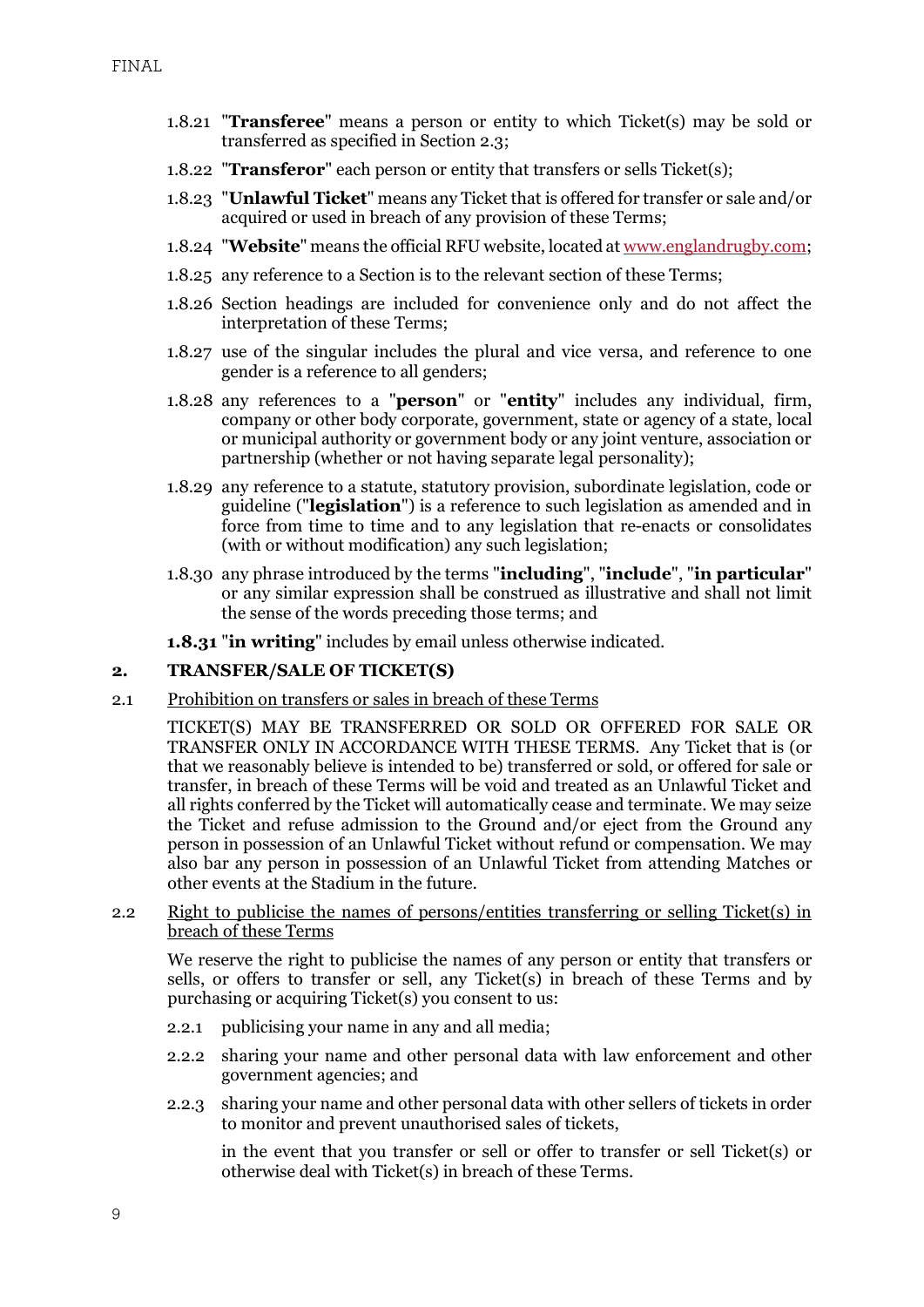# 2.3 Permitted transfers and sales

# *2.3.1 Consumers (including Eligible Individuals and Members)*

# (a) *The Ticket Exchange*

You may sell your Ticket(s) via the Ticket Exchange in accordance with the terms and conditions of the Ticket Exchange (available at terms and conditions of the Ticket Exchange (available at www.englandrugby.com/tickets) save where the Ticket(s) have been issued subject to a restriction that they may not be sold on the Ticket Exchange (for example, where an Eligible Entity is subject to an RFU ticketing sanction).

# (b) *Accompanying persons*

If you have purchased more than one Ticket for a Match, you may transfer and/or sell the additional Ticket(s) to a person that accompanies you to the Match ("**Transferee**") provided you: (i) do not advertise the Ticket(s) for transfer or sale; and (ii) you do not sell the Ticket(s) above face value. You shall ensure that each Transferee complies with these Terms and does not transfer or sell the Ticket you have transferred or sold to them other than via the Ticket Exchange.

### *2.3.2 Eligible Individuals*

Eligible Individuals may transfer/sell their Ticket(s) to a friend, a relative, other individual known personally to that Eligible Individual, or to a Club, a Constituent Body or Referee Society (each a "**Transferee**") provided they comply with Section 2.4.

### *2.3.3 Eligible Entities*

Eligible Entities may use the Ticket Exchange to sell their tickets save where the Ticket(s) have been issued subject to a restriction that they may not be sold on the Ticket Exchange. Eligible Entities may also transfer/sell their Ticket(s) to the following persons or entities (each a "**Transferee**"):

- (a) Clubs and Referee Societies may transfer/sell to their Members and their Sponsors and to other Clubs and Referee Societies;
- *(b)* Constituent Bodies may transfer/sell to a Club, their Members, their Sponsors and non-voting member clubs of the RFU;
- (c) Schools may transfer/sell to members of their staff, their pupils (or the parents or guardians of their pupils) and their Sponsors;
- (d) RFU Sponsors may transfer/sell, to their directors, employees/or their guests or to winners of any promotional activity (such as a prize competition) that has been approved by us;
- (e) Clubs, Referee Societies and Constituent Bodies may use up to 10 Tickets per Match in raffles or auctions, provided that:
	- (i) the proceeds from such raffles or auctions are strictly for charitable purposes or the direct benefit of the Club, Referee Society or Constituent Body in question; and
	- (ii) the RFU may direct a Club, Referee Society or Constituent Body that it may not use Tickets in any raffle or auction, at its discretion;

in each case provided they comply with Sections 2.4 and 2.5.

### *2.3.4 Sponsors and Overseas Unions*

(a) Sponsors and Overseas Unions may transfer Ticket(s) to their directors, employees and/or guests; and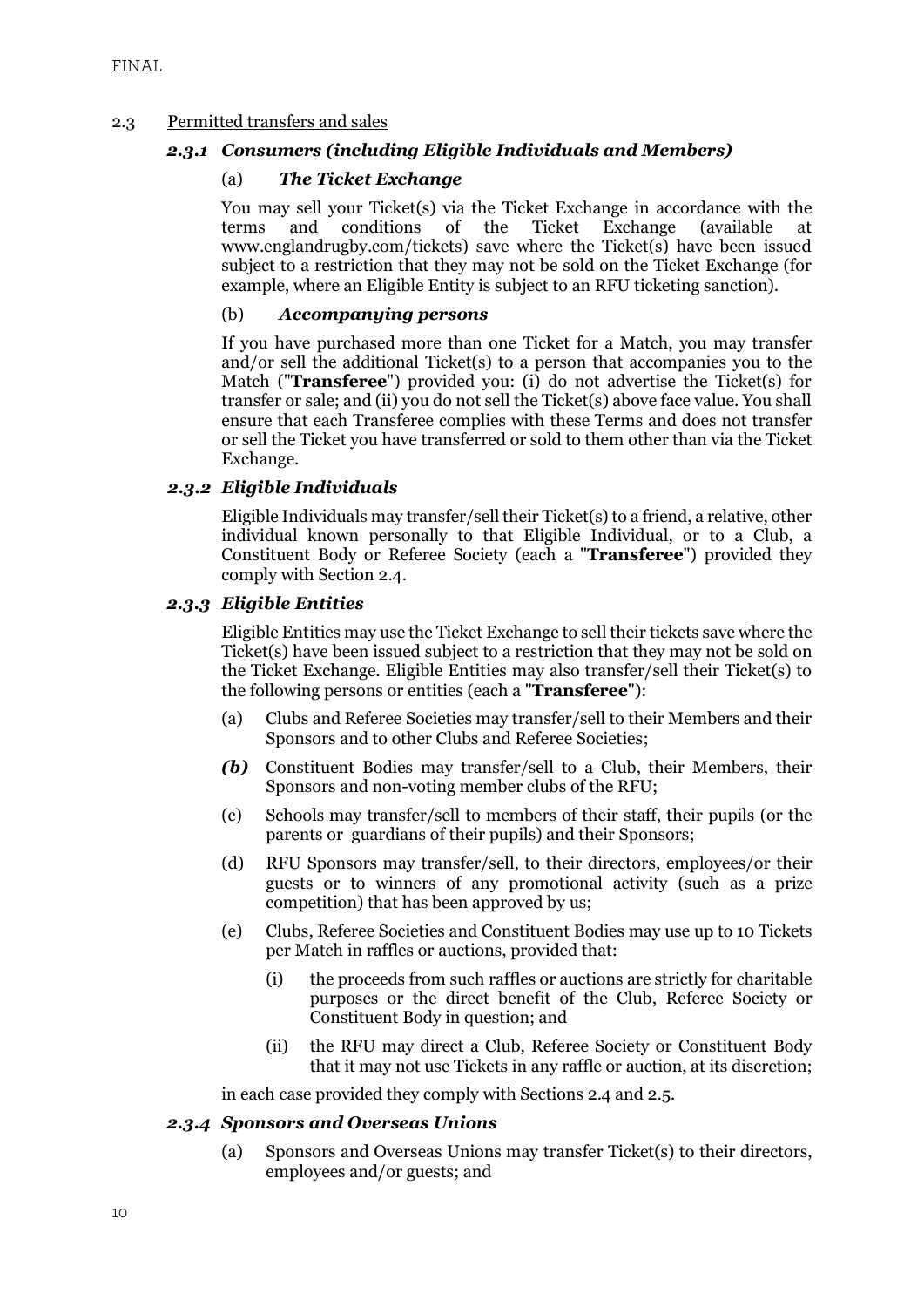- <span id="page-10-0"></span>(b) Overseas Uni0ns may transfer Ticket(s) to their member clubs;
- (c) if it is a Transferee pursuant to Section [2.3.4\(b\),](#page-10-0) a member club of an Overseas Unions may transfer Ticket(s) to their directors, employees and/or guests or to Clubs, Constituent Bodies and Referee Societies,

(each a "**Transferee**") in each case provided they comply with Section 2.4.

- 2.4 Conditions of transfer or sale of Ticket(s) NO TICKET MAY BE TRANSFERRED FOR AN AMOUNT IN EXCESS OF THE FACE VALUE OF THE TICKET.
- 2.4.1 Ticket(s) may not be sold through secondary ticketing service providers, auction sites, or websites other than the Ticket Exchange.
- <span id="page-10-1"></span>2.4.2 Ticket(s) may not be transferred or sold to Restricted Persons without our prior written consent.
- <span id="page-10-2"></span>2.4.3 Other than as specifically set out in these Terms, a Ticket may not be used as a prize or as part of any competition or promotional or other similar activity or as part of any hospitality or travel or other commercial package which has not been approved in advance by us in writing.
- 2.4.4 Clubs, Constituent Bodies and Referee Societies may charge an administrative fee of up to £10 including VAT per Ticket for each Ticket they sell or transfer. No other Transferor may charge any fee in respect of the transfer or sale of a Ticket.
- <span id="page-10-3"></span>2.4.5 No Ticket may be sold as part of a Package.
- 2.4.6 These Terms and the Ground Rules must be incorporated into all agreements to sell or supply Ticket(s) and brought to the attention of any transferee.
- 2.4.7 All agreements to sell or supply Ticket(s) must contain terms stating that Transferees cannot sell, offer for sale or transfer any Ticket(s) except via the Ticket Exchange in accordance with the terms and conditions of the Ticket Exchange or to Accompanying Persons in accordance with Section 2.3.1.(b). Please note that the terms and conditions of the Ticket Exchange may specify certain tickets may not be sold on the Ticket Exchange and may only be returned to the RFU.
- 2.4.8 Each Transferor must keep a proper record of the individual numbers of all Ticket(s) transferred and/or sold by it and the name and address of any person or entity to which such Ticket(s) are supplied for a minimum of 2 years and must provide such information to us within 7 days of a written request for the same.
- 2.4.9 For the purposes of VAT only, any supply of a Ticket shall be treated as a supply made by the relevant Transferor on its own behalf and the relevant Transferor shall be liable to account for any applicable VAT on the sale or supply of Ticket(s) by it.
- 2.4.10 Sale of Ticket(s) made by persons and entities acting in the course of a trade, business or profession to a Consumer must comply with applicable laws including the Consumer Contracts (Information, Cancellation and Additional Charges) Regulations 2013 and the Consumer Rights Act 2015.
- 2.4.11 Ticket(s) must be provided directly to the Transferee and not via a third party (other than a postal or delivery service provider or validly though the Ticket Exchange).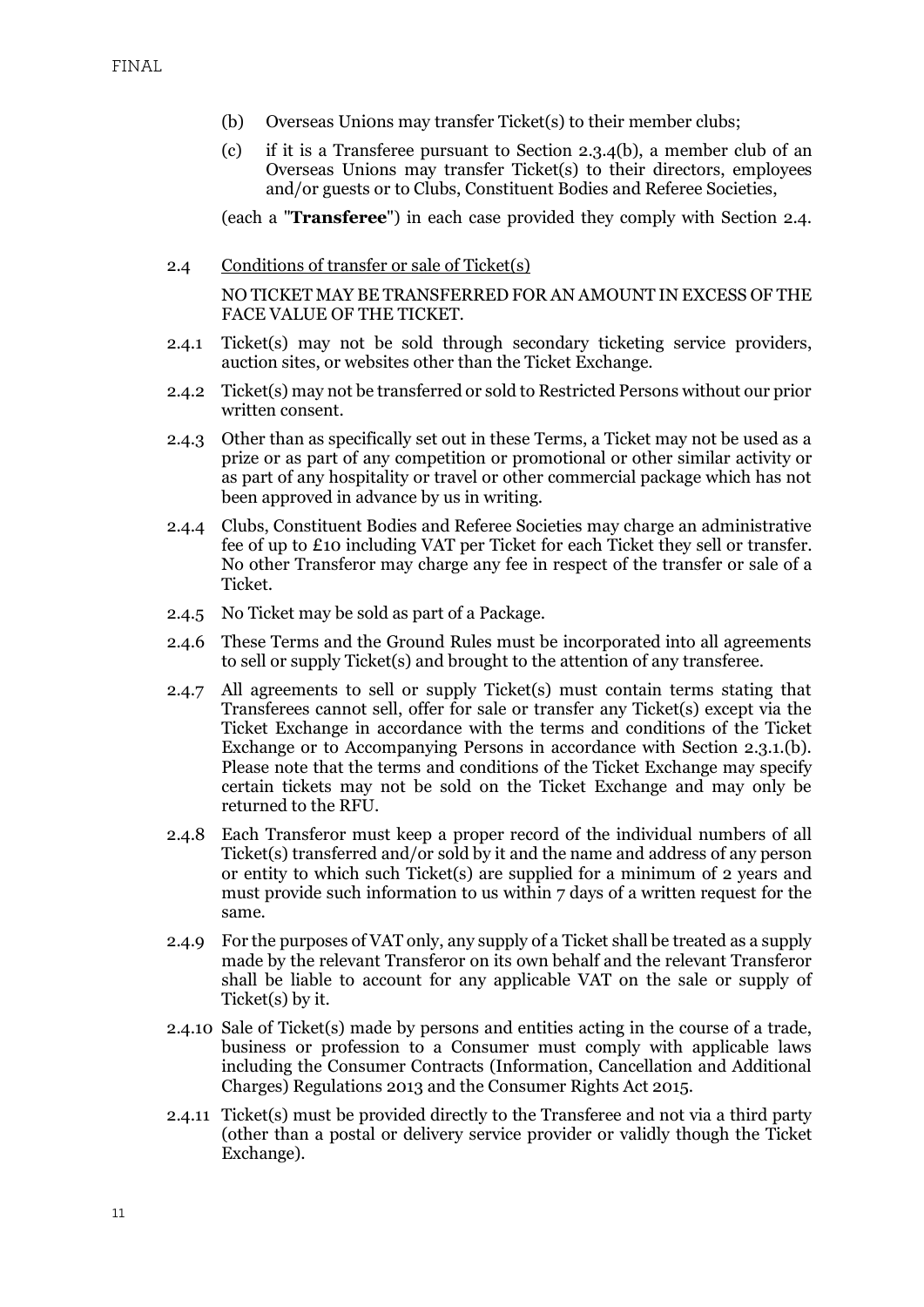- 2.4.12 Each Transferor shall indemnify us against all costs, charges, claims, expenses, demands and liabilities suffered or incurred by us as a result of any breach by a Transferee of these Terms or the Ground Rules. In the event that a Transferee breaches any of these Terms or the Ground Rules, both the Transferor and the Transferee shall each be held liable for such breach. This Section 2.4.12 shall not apply to Transferors that are Consumers.
- 2.5 Additional conditions applying to the transfer or sale of Ticket(s) by Eligible Entities
	- 2.5.1 An Eligible Entity must not use its right to transfer Ticket(s) to a Member or a Sponsor as a means of circumventing (or the effect of which is the circumvention of) these Terms.
	- 2.5.2 An Eligible Entity must ensure that neither it nor its agents use Ticket(s) as the sole or main incentive for any person or entity to become a Member or a Sponsor.
	- 2.5.3 In respect of the transfer or sale of Ticket(s) to Sponsors:
		- (a) an Eligible Entity and its agents must not offer: (i) Ticket(s) to potential Sponsors before they have expressed an interest in becoming a Sponsor; or (ii) corporate hospitality (including Packages for Matches) to any potential Sponsor before they have signed a contract with the Eligible Entity to become a Sponsor;
		- (b) an Eligible Entity must not enter into a sponsorship arrangement with a person or an entity that is a Restricted Person or has been introduced to it by a Restricted Person unless it has obtained our prior written consent to do so;
		- (c) no Sponsor to whom Ticket(s) are transferred, other than a RFU Sponsor, will be permitted to use any Ticket as a prize or as part of any competition or promotional or other similar activity or as part of any Package or for any media purpose without our prior written approval in order, amongst other things, to preclude the possibility of such Sponsor "passing off" that it is an RFU Sponsor; and
		- (d) in the case of any agreement or arrangement or proposed agreement or arrangement which involves, or the effect of which, is the transfer or sale of Ticket(s) to a Sponsor, an Eligible Entity must ensure that: (i) each such supply arrangement is in writing and complete details of it are minuted in its records and made available for inspection by us and its Members upon request at any time; and (ii) the written agreement satisfies Sections [2.4.2,](#page-10-1) [2.4.3](#page-10-2) and [2.4.5.](#page-10-3)

### **3. Cancellation, Abandonment and Rescheduling**

- 3.1 If you are a Consumer: You do not have a right to cancel your purchase and claim a refund under the Consumer Contracts (Information, Cancellation and Additional Charges) Regulations 2013.
- 3.2 We do not guarantee that a Match will take place at a particular time or on a particular date. We reserve the right to cancel, abandon and/or reschedule a Match to comply with the rules of the game of Rugby Union or where we otherwise need to do so. In such event:
	- 3.2.1 If you are NOT an Eligible Entity and have purchased Ticket(s) from us or from an Eligible Entity
		- (a) If a Match is cancelled or abandoned before kick-off and not rescheduled and you have purchased your Ticket(s) for that Match directly from us, you can apply to us for a refund within 30 days of the date on which the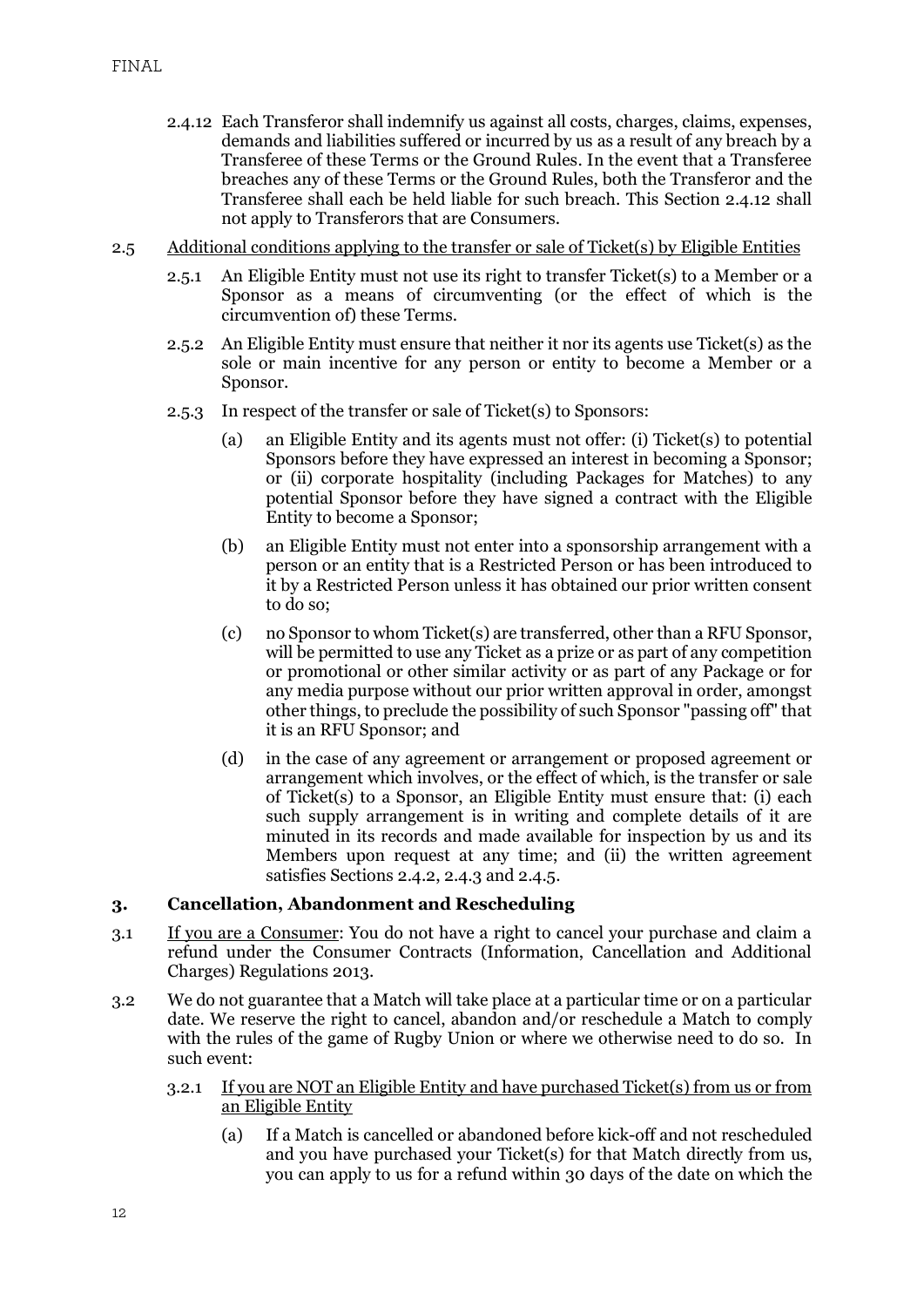Match is cancelled or abandoned and we will refund the amount you have paid for your Ticket(s) (up to a maximum of the face value of the Ticket(s)) within 30 days of receipt of your refund application. If you have purchased your Ticket(s) from an Eligible Entity, you must contact that Eligible Entity to obtain your refund.

- (b) If a Match is abandoned before kick-off, and it is possible to reschedule the Match or the date of a Match is changed after you have purchased Ticket(s) for it, you will be entitled to Ticket(s) to attend the rescheduled Match or, if you are unable to attend the rescheduled Match you will be entitled to a refund of amount you paid for your Ticket(s) (up to a maximum of the face value of the Ticket(s)). In the event that an abandoned Match is rescheduled or we change the date of a Match, we will post a notice on the homepage of the Website notifying you of the process and deadline for obtaining Ticket(s) for the rescheduled Match or a refund.
- 3.2.2 If you are an Eligible Entity:
	- (a) If a Match is cancelled or abandoned before kick-off and not rescheduled, you can apply to us for a refund within 21 days of the date on which the Match is cancelled or abandoned and we will refund the amount you have paid for any Ticket(s) you have purchased from us (up to a maximum of the face value of the Ticket(s)) within 30 days of receipt of your refund application. Within 7 days of receiving such refund you must provide each Transferee to whom you had sold Ticket(s) for such Match with a full refund of the price that such Transferee paid you for those Ticket(s).
	- (b) If a Match is abandoned before kick-off, and it is possible to reschedule the Match or, the date of a Match is changed after you have purchased Ticket(s) for it, you will be entitled to Ticket(s) to attend the rescheduled Match or, if you are unable to attend the rescheduled Match you will be entitled to a refund of amount you paid for your Ticket(s) (up to a maximum of the face value of the Ticket(s)). In the event that an abandoned Match is rescheduled or we change the date of a Match, we will post a notice on the homepage of the Website notifying you of the process and deadline for obtaining Ticket(s) for the rescheduled Match or a refund. Within 7 days of receiving any refund you must provide each Transferee to whom you had sold Ticket(s) for such Match with a full refund of the price that such Transferee paid you for those Ticket(s).

### **4. Use of Ticket(s)**

- 4.1 Every Ticket remains our property at all times.
- 4.2 Any person who enters the Ground including children (babes in arms may be permitted access with express authorisation from the RFU) must have a valid Ticket. Persons under the age of 15 must be accompanied by a responsible adult over the age of 18.
- 4.3 Admission to the Ground is by the entrance shown on the Ticket and cannot be guaranteed if the Ticket holder arrives less than 45 minutes before the advertised commencement or kick off time.
- 4.4 Your Ticket will entitle you to gain admission to the Stadium only after it has been validated by the control readers located at the appropriate turnstiles. You may be refused admission to the Stadium if your Ticket is not validated by such control readers.
- 4.5 If you leave the Ground before the end of the Match re-admission is at our discretion.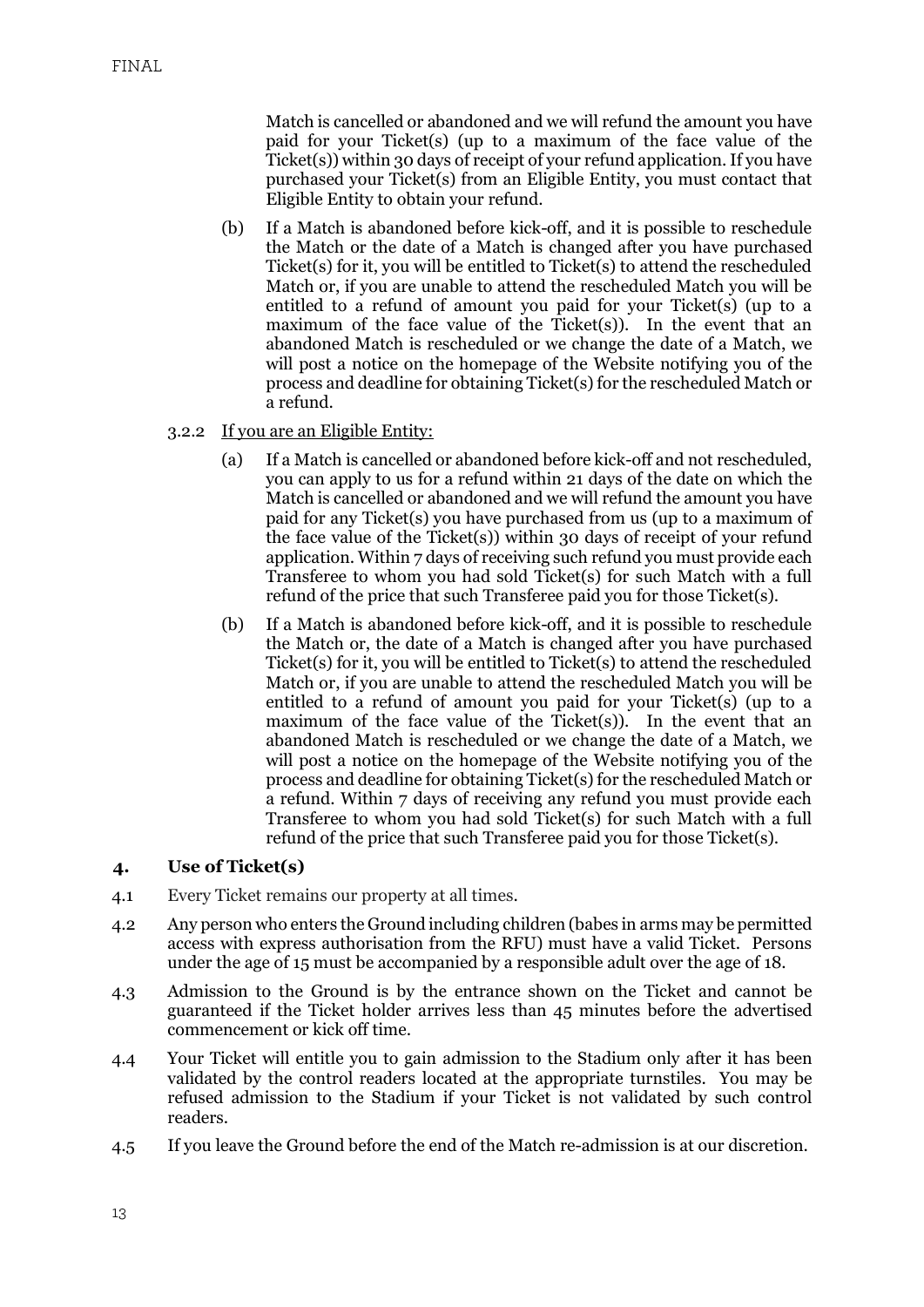- 4.6 A Ticket entitles the Ticket holder, subject to compliance with these Terms and the Ground Rules, to admission to the Ground for the Match to which the Ticket relates and to occupy the seat referred to on the Ticket (or another seat in case the seat allocated to you is not available for reasons beyond our control) and no other entitlements. In particular, Ticket holders' access to the Ground is for the purposes of private enjoyment of the Match only and not for any commercial purpose.
- 4.7 Any person who enters the Ground is liable to be searched by a police officer or by our employees or agents for health and safety reasons and to ensure they are complying with these Terms and the Ground Rules in relation to items that cannot be brought into the Ground. We reserve the right to refuse admission to anyone who refuses to be searched.
- 4.8 Our Ground Rules contain a list of items that may not be brought into the Ground and a non-exhaustive list of reasons why we may refuse a Ticket holder admission to the Ground or eject a Ticket holder from the Ground.
- 4.9 Whilst in or around the Ground you must:
	- 4.9.1 comply at all times with the Ground Rules (available at www.englandrugby.com/tickets);
	- 4.9.2 answer promptly and truthfully any question concerning your Ticket from our employees or agents or a member of the police; and
	- 4.9.3 not offer or distribute (either free or for sale) within the Ground any articles, materials, products or services of any nature nor conduct any charitable or other collection without our prior written authorisation.
- 4.10 Mobile telephones and other mobile devices are permitted within the Ground, provided that they are used for personal and private use only (which shall not include the capturing, logging, recording, transmitting, playing, issuing, showing, or any other communication of any Material for any commercial purposes). The capturing, logging, recording, transmitting, playing, issuing, showing, or any other communication of any Material for any commercial purposes is strictly prohibited.
- 4.11 Whilst in or around the Ground you acknowledge that photographic images and/or video recordings and/or stills taken from those video recordings may be taken of you and may also be used, by way of example, in televised coverage of the Match or by us (or our commercial partners) for any purpose deemed reasonable by us, including, without limitation, for marketing, training or promotional purposes. Your entry into the Ground is confirmation that you have consented to such use of your image. If you are under 15 years of age either the parent, guardian or responsible adult who is accompanying you into the Ground shall be deemed to have provided consent on your behalf.
- 4.12 If you are under 16 years old, your parent(s) and/or guardian(s) are jointly responsible with you for your actions, conduct and compliance with these Terms.
- 4.13 Where a Ticket has been lost or stolen, you must notify us immediately and we shall, subject to ascertaining and verifying the circumstances in which you were in possession of the Ticket and of the loss or theft of the Ticket, issue you with a duplicate Ticket. If we issue you with a duplicate Ticket, the original Ticket will become automatically invalid.

#### **5. Consequences of Your Breach**

5.1 We reserve the right to: (i) cancel and withdraw any Ticket that has been acquired, purchased, transferred, or used in breach of these Terms and (ii) refuse admission to, or eject from, the Ground any person who fails to comply with these Terms or the Ground Rules.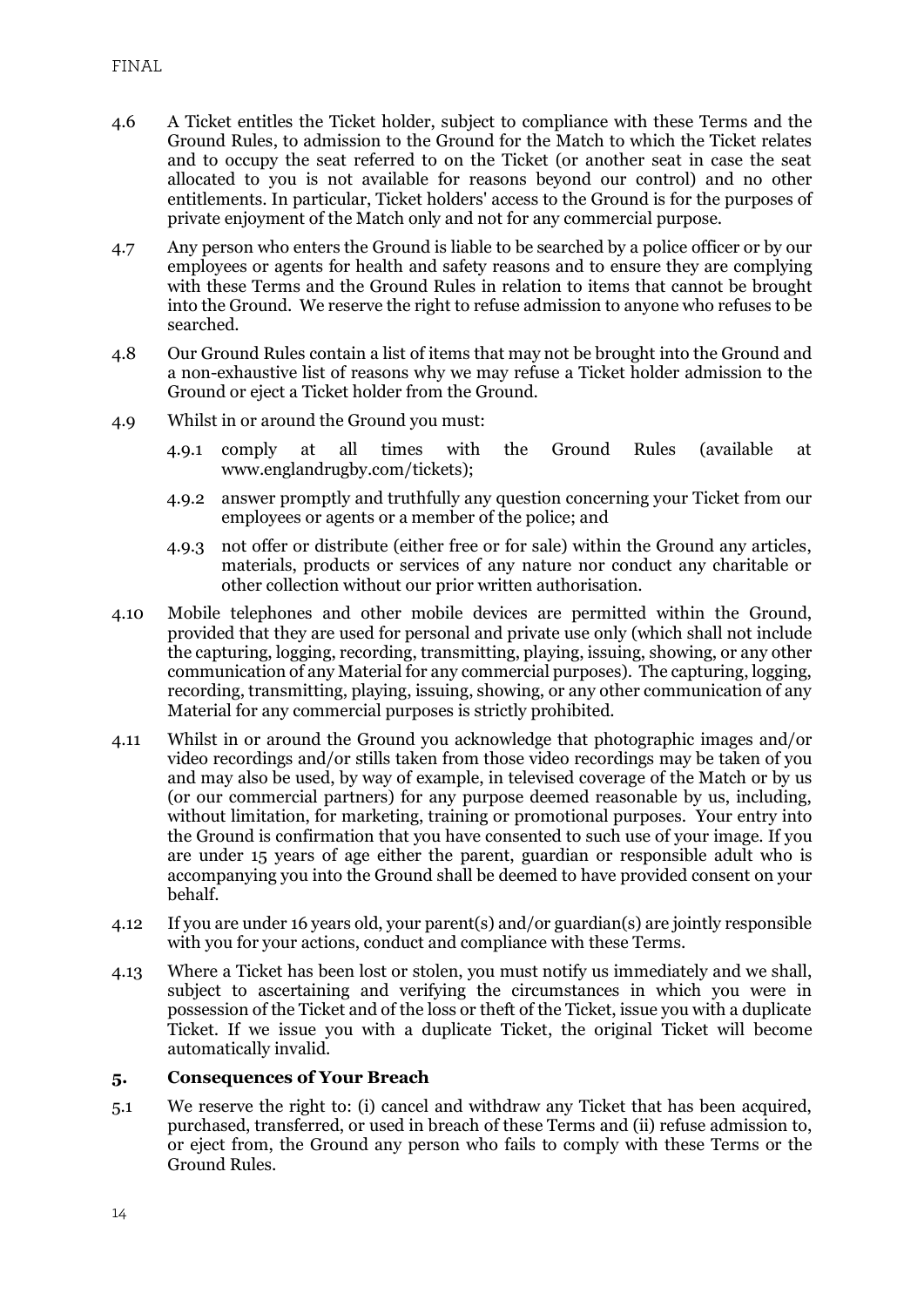- 5.2 We reserve the right in the case of any breach of these Terms and/or the Ground Rules, to exclude you from applying for and/or purchasing Ticket(s) and/or entering the Ground in future. In the case of Eligible Entities and Eligible Individuals we may remove all or part of your entitlement to a ticket allocation for future Matches or other benefits we provide to you and, in the case of Eligible Entities, we may impose a financial and/or other sanction on you.
- 5.3 If we exercise our rights pursuant to Sections 5.1 or 5.2, no refund or compensation will be paid. Our rights in Sections 5.1 and 5.2 are without prejudice to any other remedies we may have.

# **6. Limitation of Liability**

- 6.1 If you are a Consumer:
	- 6.1.1 the Ticket provided to you is only for your domestic and private use and you agree not to use the Ticket for any commercial or business purposes, and we have no liability to you for any loss of profit, loss of business, business interruption or loss of business opportunity;
	- 6.1.2 if we fail to comply with these Terms, we are responsible for loss or damage you suffer that is a foreseeable result of our breach of these Terms or our negligence, but we are not responsible for any loss or damage that is not foreseeable. Loss or damage is foreseeable if it is an obvious consequence of our breach or if it was contemplated by you and us at the time that you purchased the Ticket;
	- 6.1.3 we shall not be responsible for any interruptions and/or restrictions to your view of the Match caused by virtue of: (i) the position of your seat where we have notified you before you acquired or purchased your Ticket that the seat has a restricted view; and/or (ii) the actions of players, Match officials or other spectators; and
	- 6.1.4 except as otherwise set out in these Terms, and to the fullest extent permitted by applicable law, we shall have no liability in respect of any delay or failure to stage a Match or delay or failure to admit you to the Ground to view a Match or for anything else referred to in these Terms, caused by any circumstances outside of our reasonable control.
- 6.2 If you are NOT a Consumer:
	- 6.2.1 we exclude any liability for loss, injury or damage to persons/property in or around the Ground except in respect of death or personal injury resulting from our negligence or any other liability which cannot be excluded under applicable law;
	- 6.2.2 we shall not be responsible for any interruptions and/or restrictions to your view of the Match caused by virtue of: (i) the position of your seat where we have notified you before you purchased your Ticket that the seat has a restricted view; and/or (ii) the actions of players, Match officials or other spectators;
	- 6.2.3 except as otherwise set out in these Terms, and to the fullest extent permitted by applicable law, we shall not have any liability in respect of any failure to carry out, or any delay in carrying out, any matter in respect of these Terms, including any delay or failure to stage a Match or delay or failure to admit you to the Ground to view a Match or for anything else referred to in these Terms, caused by any circumstances outside of our reasonable control; and
	- 6.2.4 subject to Sections 6.2.1 to 6.2.3, our total liability in respect of our breach of these Terms and/or your use of a Ticket, whether in contract, tort (including negligence), breach of statutory duty or otherwise, shall not in any event exceed the amount paid by you to us for the Ticket.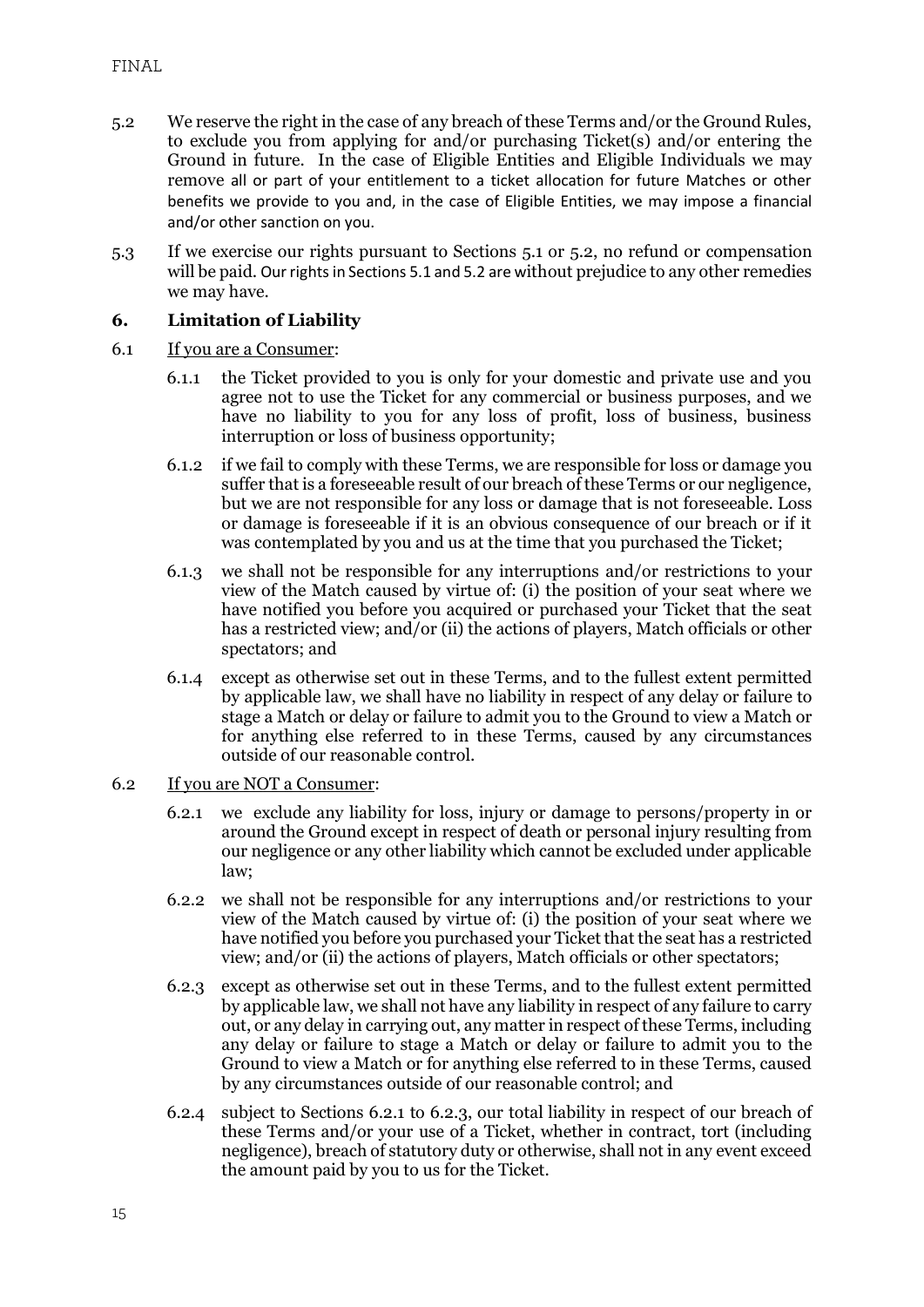**6.3** Notwithstanding any provision of these Terms, we do not seek to exclude or limit our liability: (i) for fraud or fraudulent misrepresentation; (ii) for death or personal injury caused by our negligence or the negligence of any of our officers, employees or agents; or (iii) for any other matter for which it is not possible to exclude or limit liability by law.

# **7. Other Important Terms**

- 7.1 By applying for and/or using a Ticket you consent to us processing your personal data in accordance with our Privacy Policy (available at http://www.englandrugby.com/about-the-rfu/privacy-policy/ or as otherwise specified on the Website).
- 7.2 These Terms are between us and each person or entity to which Ticket(s) are sold, issued, or transferred from time to time. We shall be entitled to enforce these Terms against any person or entity that has acquired, held, sold, transferred or otherwise used or attempted to use Ticket(s).
- <span id="page-15-0"></span>7.3 We reserve the right to make changes to these Terms and the Ground Rules. Material changes will be notified to you by being put on display at the Ground and on the Website. Such changes will apply to Ticket(s) acquired or purchased after the date the changes are made.
- 7.4 The invalidity or partial invalidity of any provision of these Terms shall not prejudice or affect the remainder of these Terms, which shall continue in full force and effect. If any invalid, unenforceable or illegal provision of these Terms would be valid, enforceable and legal if some part of it were deleted, the provision shall apply with the minimum modification necessary to make it legal, valid and enforceable.
- 7.5 Any failure by us to exercise, or delay in exercising, any right, power or remedy provided by these Terms, the Ground Rules or by law shall not constitute a waiver of that right, power or remedy.
- 7.6 We may at any time assign, transfer, mortgage, charge, subcontract or deal in any other manner with all or any of our rights under these Terms and may subcontract or delegate in any manner any or all of our obligations under these Terms to any third party or agent. This shall not affect your rights under these Terms. You shall not, without our prior written consent, assign, transfer, mortgage, charge, subcontract, declare a trust over or deal in any other manner with any or all of your rights or obligations under these Terms.
- 7.7 If you are a Consumer:
	- 7.7.1 you have legal rights if we do not comply with our obligations in these Terms with reasonable care and skill. Advice about your legal rights is available from your local Citizens' Advice Bureau or Trading Standards Office. Nothing in these Terms will affect these legal rights.
	- 7.7.2 please note that these Terms are governed by English law. This means that your use of the Ticket and any dispute or claim arising out of or in connection with it (including in relation to any non-contractual disputes or claims) will be governed by English law. You can bring legal proceedings in respect of these Terms in the English courts. If you live in Scotland you can bring legal proceedings in respect of these Terms in either the Scottish or the English courts. If you live in Northern Ireland you can bring legal proceedings in respect of these Terms in either the Northern Irish or the English courts.
- 7.8 If you are NOT a Consumer:
	- 7.8.1 these Terms and any contractual or non-contractual dispute or claim arising out of or in connection with it shall be governed by and construed in accordance with the laws of England and Wales. We and you hereby submit to the exclusive